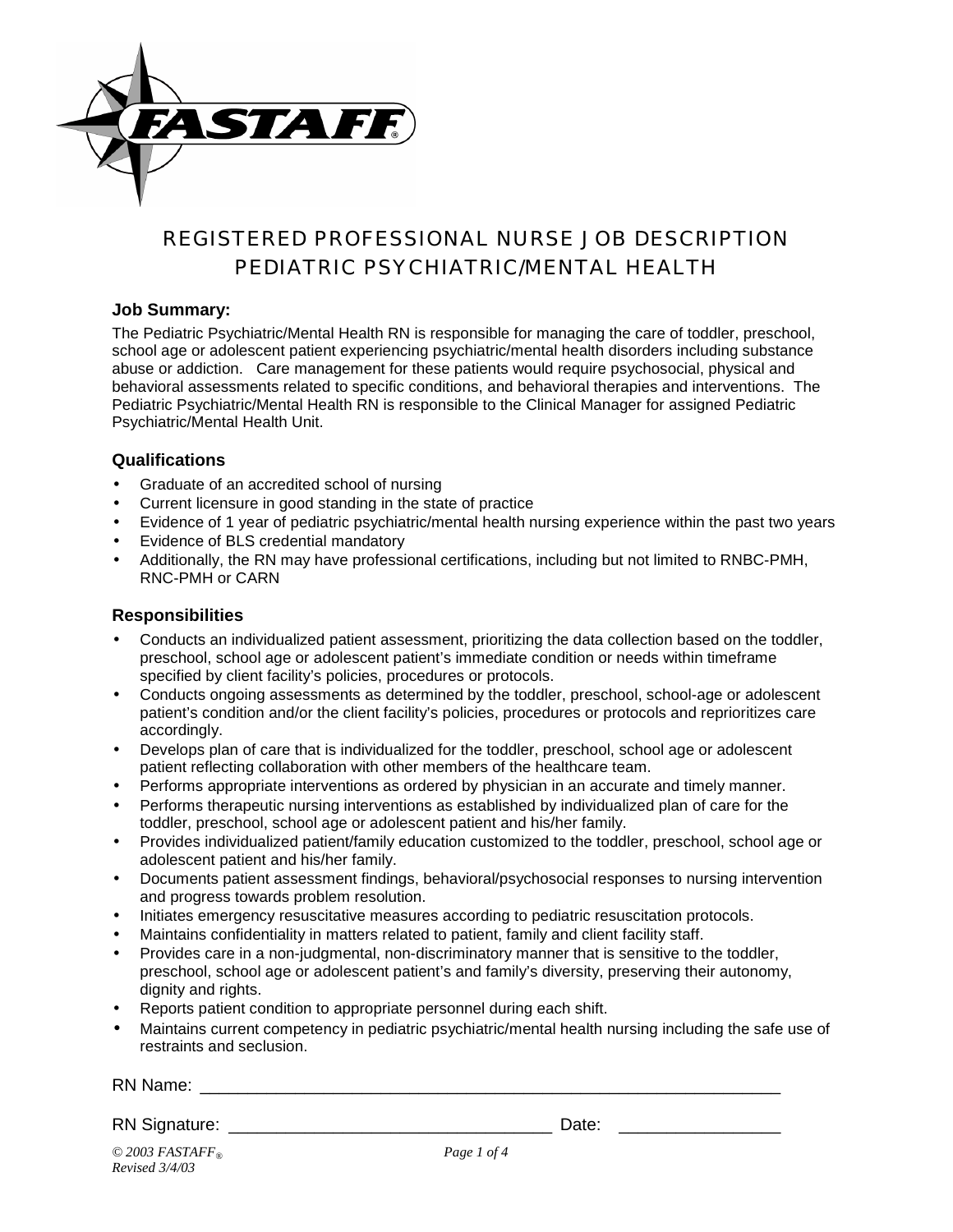

# REGISTERED PROFESSIONAL NURSE JOB DESCRIPTION *ADULT PSYCHIATRIC/MENTAL HEALTH*

#### **Job Summary:**

The Adult Psychiatric/Mental Health RN is responsible for managing the care of adult or geriatric patients experiencing psychiatric/mental health disorders including substance abuse or addiction. Care management for these patients would require psychosocial, physical and behavioral assessments related to specific conditions, and behavioral therapies and interventions. The Adult Psychiatric/Mental Health RN is responsible to the Clinical Manager for assigned Adult Psychiatric/Mental Health Unit.

### **Qualifications:**

- Graduate of an accredited school of nursing
- Current licensure in good standing in the state of practice
- Evidence of 1 year of adult psychiatric/mental health nursing experience within the past two years
- Evidence of BLS credential mandatory
- Additionally, the RN may have professional certifications, including but not limited to RNBC-PMH, RNC-PMH or CARN

### **Responsibilities:**

- Conducts an individualized patient assessment, prioritizing the data collection based on the adult or geriatric patient's immediate condition or needs within timeframe specified by client facility's policies, procedures or protocols.
- Conducts ongoing assessments as determined by the adult or geriatric patient's condition and/or the client facility's policies, procedures or protocols and reprioritizes care accordingly.
- Develops plan of care that is individualized for the adult or geriatric patient reflecting collaboration with other members of the healthcare team.
- Performs appropriate interventions as ordered by physician in an accurate and timely manner.
- Performs therapeutic nursing interventions as established by individualized plan of care for the adult or geriatric patient and his/her family.
- Provides individualized patient/family education customized to the adult or geriatric patient and his/her family.
- Documents patient assessment findings, behavioral/psychosocial responses to nursing intervention and progress towards problem resolution.
- Initiates emergency resuscitative measures according to adult resuscitation protocols.
- Maintains confidentiality in matters related to patient, family and client facility staff.
- Provides care in a non-judgmental, non-discriminatory manner that is sensitive to the adult or geriatric patient's and family's diversity, preserving their autonomy, dignity and rights.
- Reports patient condition to appropriate personnel during each shift.
- Maintains current competency in adult psychiatric/mental health care nursing including the safe use of restraints and seclusion.

| RN Name:             |       |  |
|----------------------|-------|--|
|                      |       |  |
| <b>RN Signature:</b> | Date: |  |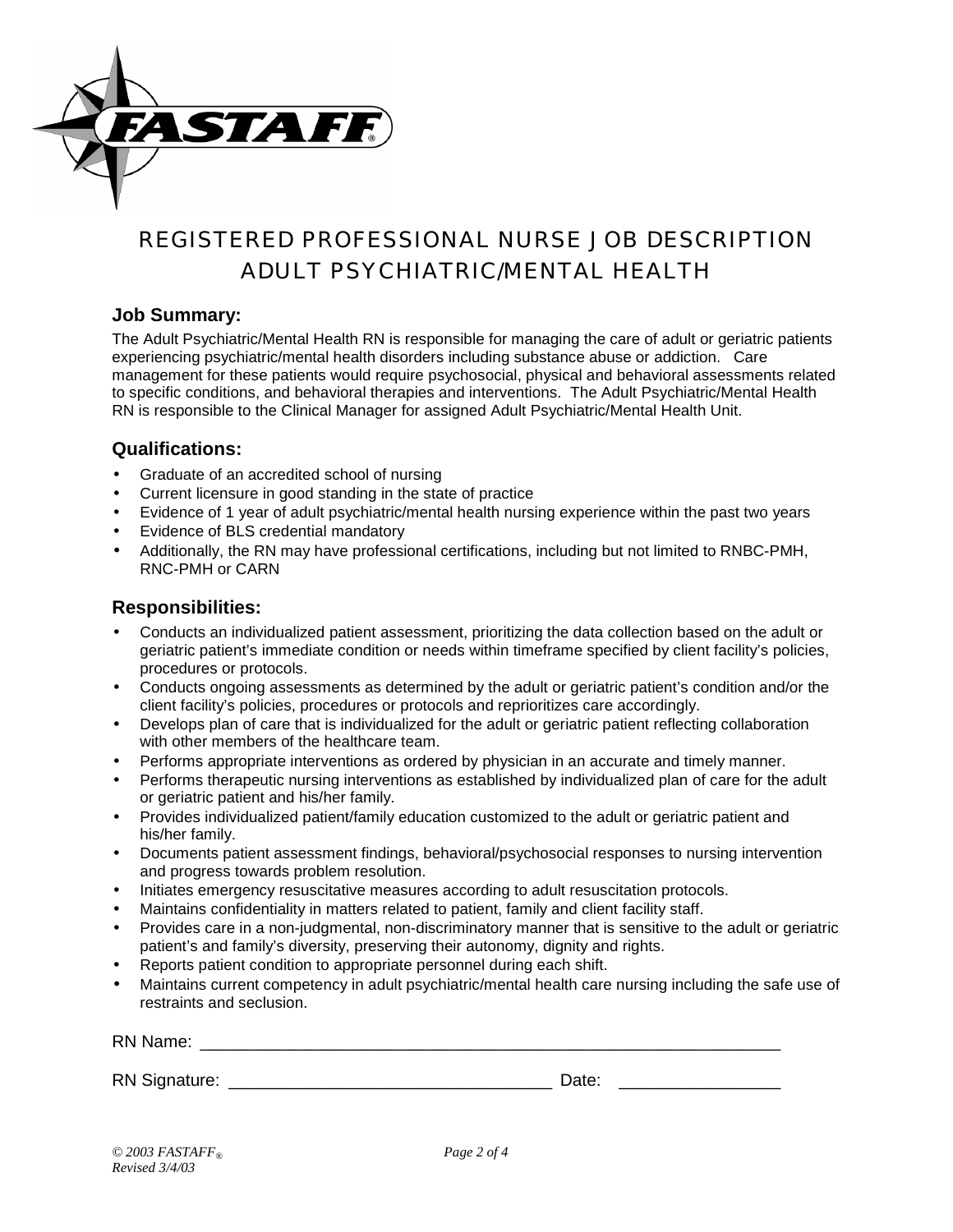## PSYCHIATRIC NURSING: ADULT & PEDIATRIC KNOWLEDGE & SKILLS CHECKLIST

| <b>First Name</b> |                                                                                                                                                                                                                                                                                                      |  |              | MI |                |     |    |                                                                    |   |              |   |   |
|-------------------|------------------------------------------------------------------------------------------------------------------------------------------------------------------------------------------------------------------------------------------------------------------------------------------------------|--|--------------|----|----------------|-----|----|--------------------------------------------------------------------|---|--------------|---|---|
|                   | <b>SSN</b>                                                                                                                                                                                                                                                                                           |  |              |    |                |     |    | Date                                                               |   |              |   |   |
|                   | Instructions: Please check the appropriate column that best describes your experience level for each<br>knowledge competency and skill. Choose 1 for Limited Experience through 4 for Very Experienced.<br>Evaluate yourself based on experiences within the last two years.<br>Limited Experience 1 |  |              |    | $\overline{2}$ | 3   |    | <b>Self-Assessed Experience Rating Scale</b><br>4 Very Experienced |   |              |   |   |
|                   |                                                                                                                                                                                                                                                                                                      |  | $\mathbf{2}$ | 3  | 4              |     |    |                                                                    | 1 | $\mathbf{2}$ | 3 | 4 |
|                   | <b>ASSESSMENT &amp; CARE OF PATIENT W/ OR REQUIRING:</b>                                                                                                                                                                                                                                             |  |              |    |                |     |    | 10. Intravenous Therapy                                            |   |              |   |   |
| 1.                | <b>Affective Disorders</b>                                                                                                                                                                                                                                                                           |  |              |    |                |     | a) | Angiocath insertion                                                |   |              |   |   |
|                   | 2. Alcohol Dependency                                                                                                                                                                                                                                                                                |  |              |    |                |     | b) | <b>Butterfly insertion</b>                                         |   |              |   |   |
|                   | 3. Bipolar Disorder                                                                                                                                                                                                                                                                                  |  |              |    |                |     | C) | IV site maintenance                                                |   |              |   |   |
|                   | 4. Delirium Tremens                                                                                                                                                                                                                                                                                  |  |              |    |                |     | d) | Heparin lock maintenance                                           |   |              |   |   |
| 5.                | Detoxification                                                                                                                                                                                                                                                                                       |  |              |    |                |     | e) | Hyperalimentation infusion                                         |   |              |   |   |
| 6.                | Drug Dependency                                                                                                                                                                                                                                                                                      |  |              |    |                |     | f) | Blood & blood products infusion                                    |   |              |   |   |
| 7.                | <b>Dual Diagnosis</b>                                                                                                                                                                                                                                                                                |  |              |    |                |     |    | g) Venous blood draw                                               |   |              |   |   |
| 8.                | <b>Eating Disorder</b>                                                                                                                                                                                                                                                                               |  |              |    |                |     |    | 11. Isolation Procedures                                           |   |              |   |   |
| 9.                | <b>Electroconvulsive Therapy</b>                                                                                                                                                                                                                                                                     |  |              |    |                |     |    | 12. Locked Unit Routine                                            |   |              |   |   |
|                   | 10. Extrapyramidal Syndrome                                                                                                                                                                                                                                                                          |  |              |    |                |     |    | 13. Lumbar Puncture (assist)                                       |   |              |   |   |
|                   | 11. Hallucinations                                                                                                                                                                                                                                                                                   |  |              |    |                |     |    | 14. Milieu Therapy                                                 |   |              |   |   |
|                   | 12. Medical-Psychiatric Disorder                                                                                                                                                                                                                                                                     |  |              |    |                |     |    | 15. Multidisciplinary Team Rx Planning                             |   |              |   |   |
|                   | 13. Necroleptic Malignant Syndrome                                                                                                                                                                                                                                                                   |  |              |    |                |     |    | 16. Neurological Assessment                                        |   |              |   |   |
|                   | 14. Obsessive-Compulsive Disorder                                                                                                                                                                                                                                                                    |  |              |    |                |     |    | 17. Nursing Assessment Care Planning                               |   |              |   |   |
|                   | 15. Organic Disorder                                                                                                                                                                                                                                                                                 |  |              |    |                |     |    | 18. Open Unit Routine                                              |   |              |   |   |
|                   | 16. Seizure Disorder                                                                                                                                                                                                                                                                                 |  |              |    |                |     |    | 19. Oro-Naso-Pharyngeal Suctioning                                 |   |              |   |   |
|                   | 17. Schizoaffective Disorder                                                                                                                                                                                                                                                                         |  |              |    |                |     |    |                                                                    |   |              |   |   |
|                   | 18. Schizophrenia                                                                                                                                                                                                                                                                                    |  |              |    |                |     |    | 20. Oxygen Therapy Administration                                  |   |              |   |   |
|                   | 19. Suicidal Behavior                                                                                                                                                                                                                                                                                |  |              |    |                |     |    | a) Face mask                                                       |   |              |   |   |
|                   | 20. Tardive Dyskinesia                                                                                                                                                                                                                                                                               |  |              |    |                |     | b) | Nasal cannula                                                      |   |              |   |   |
|                   | <b>SKILLS</b>                                                                                                                                                                                                                                                                                        |  |              |    |                |     | C) | Portable $O2$ tank                                                 |   |              |   |   |
|                   | <b>Admission Process</b>                                                                                                                                                                                                                                                                             |  |              |    |                |     | d) | Bag & mask                                                         |   |              |   |   |
|                   | <b>Assaultive Behavior Management</b>                                                                                                                                                                                                                                                                |  |              |    |                |     |    | 21. Patient Teaching (Group)                                       |   |              |   |   |
| 2.                |                                                                                                                                                                                                                                                                                                      |  |              |    |                |     | a) | Anger management                                                   |   |              |   |   |
| 3.                | <b>Behavior Modification Techniques</b>                                                                                                                                                                                                                                                              |  |              |    |                |     | b) | Cognitive behavioral therapy                                       |   |              |   |   |
| 4.                | <b>Charge Nurse Routine</b>                                                                                                                                                                                                                                                                          |  |              |    |                |     | C) | Depression education                                               |   |              |   |   |
| 5.                | Charting                                                                                                                                                                                                                                                                                             |  |              |    |                |     | d) | Dialectical behavioral therapy                                     |   |              |   |   |
|                   | a) Behavioristic                                                                                                                                                                                                                                                                                     |  |              |    |                |     | e) | Discharge issues                                                   |   |              |   |   |
|                   | Treatment/goal-oriented<br>b)                                                                                                                                                                                                                                                                        |  |              |    |                |     | f) | Family education                                                   |   |              |   |   |
| 6.                | <b>Contraband Search</b>                                                                                                                                                                                                                                                                             |  |              |    |                |     | g) | Medication education                                               |   |              |   |   |
| 7.                | Electroconvulsive Therapy (assist)                                                                                                                                                                                                                                                                   |  |              |    |                |     | h) | Relapse prevention                                                 |   |              |   |   |
| 8.                | <b>Elopement Precautions</b>                                                                                                                                                                                                                                                                         |  |              |    |                |     | i) | Relaxation techniques                                              |   |              |   |   |
| 9.                | Foley Catheter Insertion & Care                                                                                                                                                                                                                                                                      |  |              |    |                | 22. |    | Psychotherapy                                                      |   |              |   |   |
|                   | Female<br>a)                                                                                                                                                                                                                                                                                         |  |              |    |                |     |    |                                                                    |   |              |   |   |
|                   | Male<br>b)                                                                                                                                                                                                                                                                                           |  |              |    |                |     | a) | Group                                                              |   |              |   |   |
|                   |                                                                                                                                                                                                                                                                                                      |  |              |    |                |     | b) | Individual                                                         |   |              |   |   |